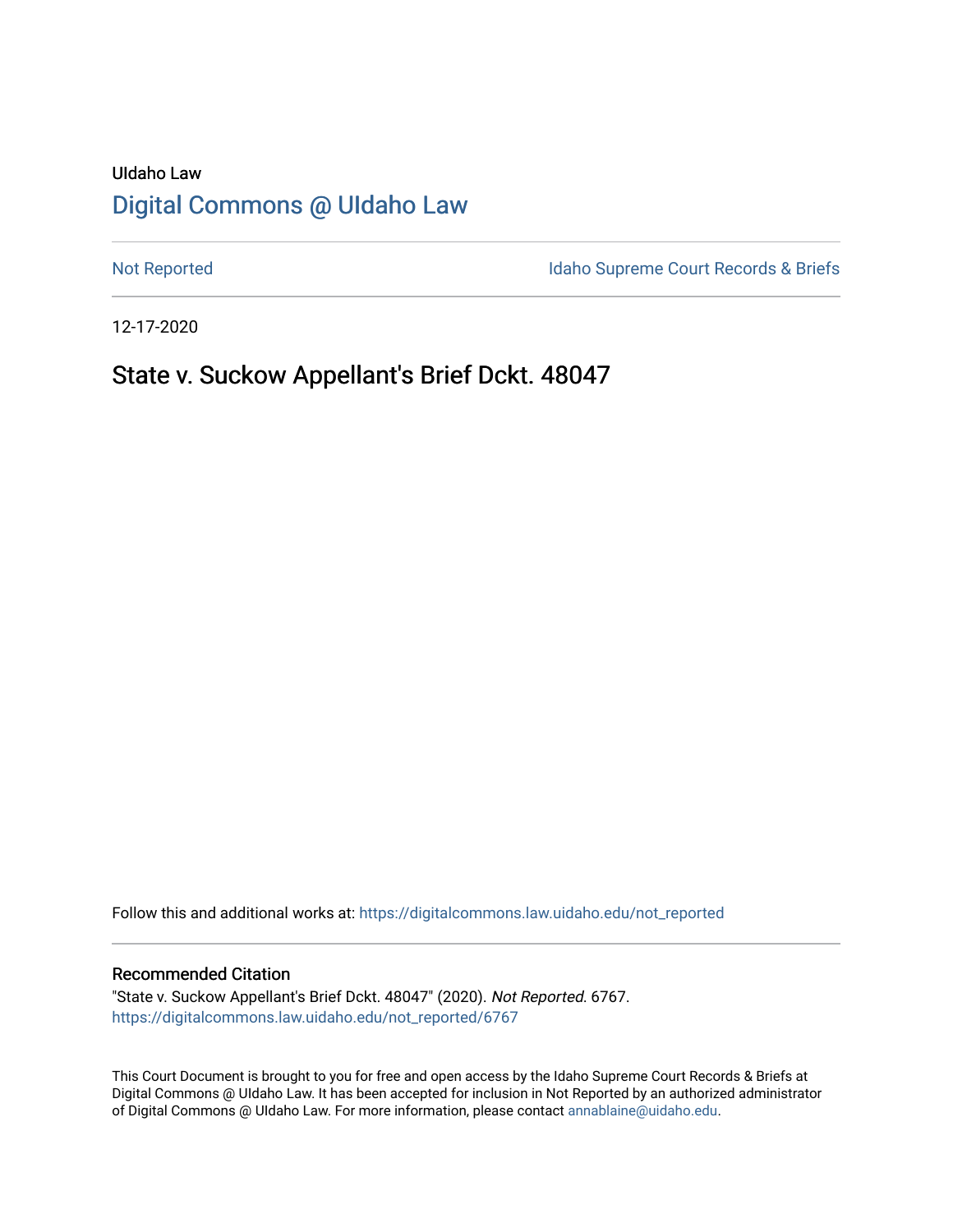Electronically Filed 12/17/2020 2:25 PM Idaho Supreme Court Melanie Gagnepain, Clerk of the Court By: Murriah Clifton, Deputy Clerk

ERIC D. FREDERICKSEN State Appellate Public Defender I.S.B. #6555

SALLY J. COOLEY Deputy State Appellate Public Defender I.S.B. #7353 322 E. Front Street, Suite 570 Boise, Idaho 83702 Phone: (208) 334-2712 Fax: (208) 334-2985 E-mail: documents@sapd.state.id. us

## IN THE SUPREME COURT OF THE STATE OF IDAHO

) ) ) ) ) ) ) ) )

STATE OF IDAHO,

Plaintiff-Respondent,

V.

BRETT ALLEN SUCKOW,

Defendant-Appellant.

NOS. 48047-2020 & 48048-2020

SHOSHONE COUNTY NOS. CR40-19-2086 & CR40-20-179

APPELLANT'S BRIEF

## STATEMENT OF THE CASE

Nature of the Case

Pursuant to a plea agreement, Brett Suckow pied guilty to one count of possession of methamphetamine. He received a unified sentence of seven years, with three years fixed, but the district court suspended the sentence and placed Mr. Suckow on probation for two years. After a probation violation, including a new charge for felony DUI, the district court revoked his probation. On the new DUI conviction, the district court sentenced Mr. Sockow to seven years, with three years fixed, to be served concurrently with his possession of methamphetamine sentence.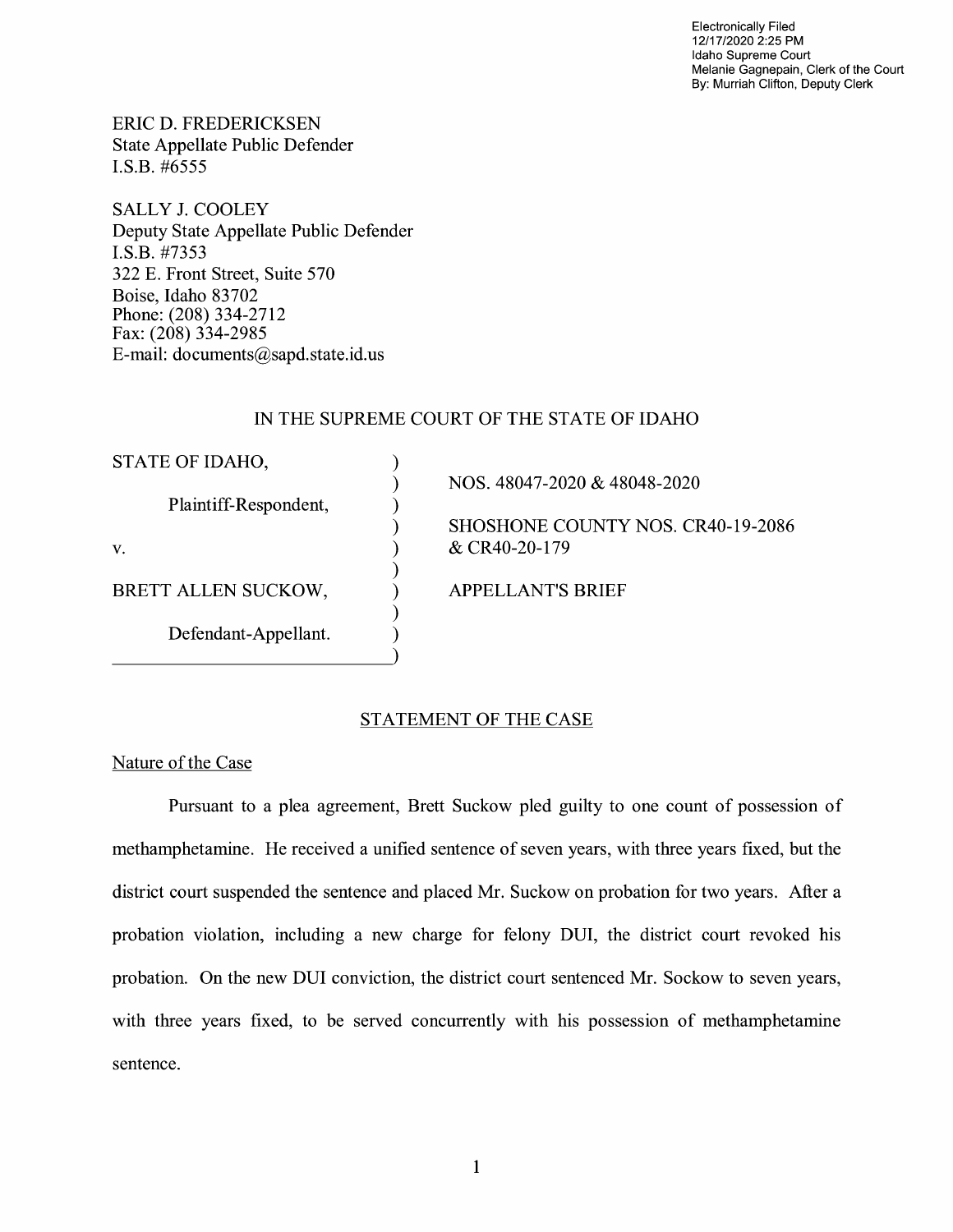On appeal, Mr. Suckow contends that the DUI sentence represents an abuse of the district court's discretion, as it is excessive given any view of the facts. He further contends that the district court abused its discretion in failing to reduce his sentences in light of the additional information submitted in conjunction with his Idaho Criminal Rule 35 *(hereinafter,* Rule 35) motions.

#### Statement of the Facts & Course of Proceedings

On December 16, 2019, law enforcement observed that Brett Suckow's car had expired registration and pulled him over. (R.48047, p.11.) Mr. Suckow was arrested on an active arrest warrant. (R.48047, p.11.) Mr. Suckow was searched incident to his arrest, an officer located four small baggies containing a substance which tested presumptively positive for methamphetamine. (R.48047, p.11.)

Based on these facts, Mr. Suckow was charged by Information with one count of felony possession of a controlled substance. (R.48047, pp.50-52.) Pursuant to a plea agreement, Mr. Suckow pled guilty as charged. (R.48047, pp.53-54.) Mr. Suckow was sentenced to seven years, with three years fixed. (R.48047, pp.54-62.) The district court suspended the sentence and placed Mr. Suckow on probation for two years. (R.48047, pp.55-56.)

One month later, the State filed a report of probation violation, in which it alleged that Mr. Suckow violated the terms and conditions of his probation by committing the crimes of felony DUI and misdemeanor domestic battery. (R.48047, pp.67-87.) In the DUI case (Supreme Court No. 48048-2020), Mr. Suckow was in a disagreement with his girlfriend. (R.48047,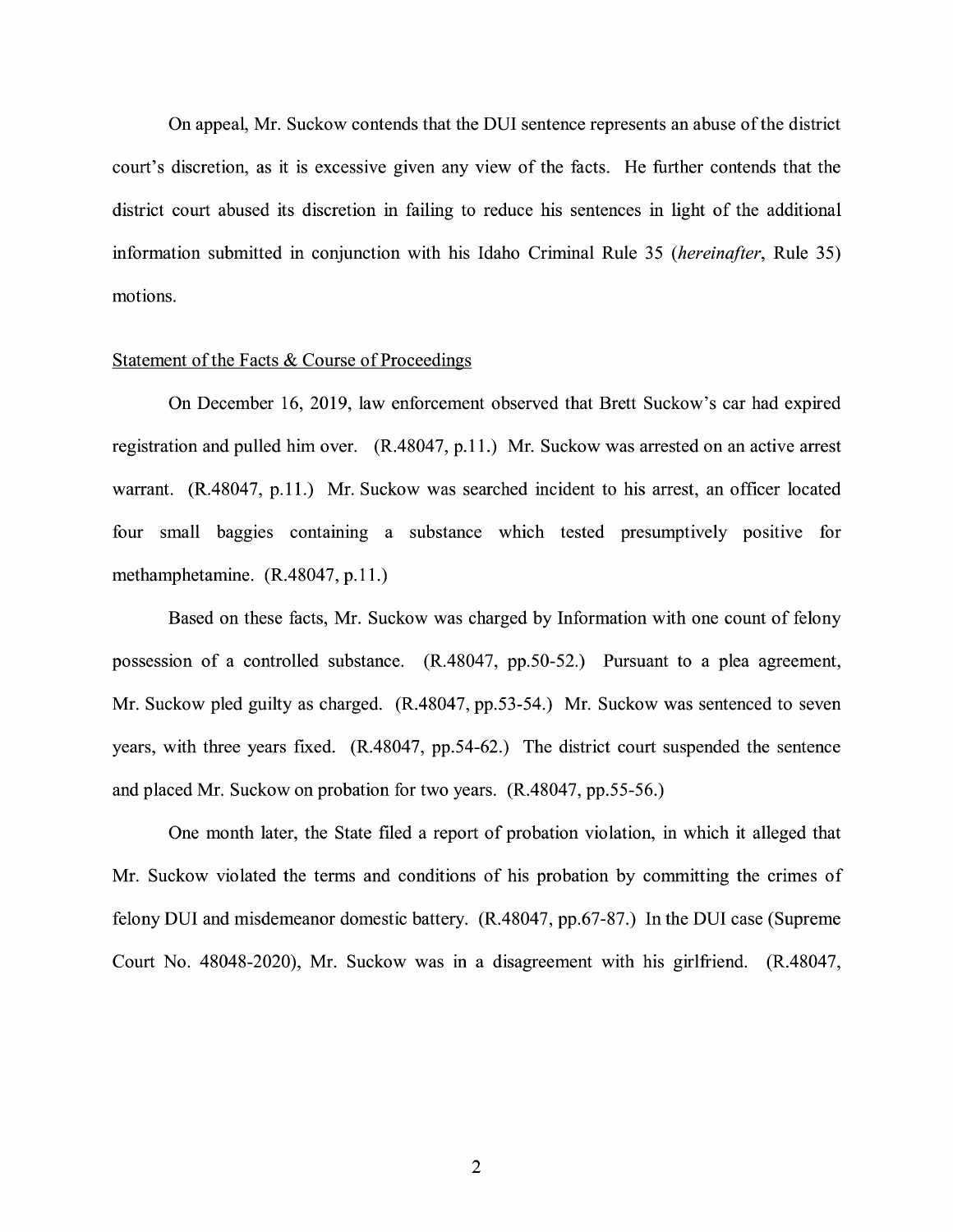pp.81-82; Presentence Investigation Report *(hereinafter*, PSI),<sup>1</sup> p.4.) She called law enforcement alleging Mr. Suckow chest-bumped her and pulled her hair. (R.48047, p.81; PSI, p.4.) When law enforcement arrived at the house, they saw Mr. Suckow driving an ATV. (R.48047, pp.81-82; PSI, pp.4, 6.) Officers smelled the odor of alcohol and believed Mr. Suckow was impaired. (R.48047, pp.81-82; PSI, pp.4-5.) An analysis of Mr. Suckow's breath resulted in a BAC of .130/.128. (R.48047, p.83; PSI, p.6.) He was charged by Information with felony DUI and misdemeanor domestic battery. (R.48048, pp.79-80.)

The two cases were consolidated and, pursuant to a plea agreement,<sup>2</sup> Mr. Suckow pled guilty as charged to the DUI and admitted to violating a terms and condition of his probation in the methamphetamine case. (3/16/20 Tr., p.7, Ls.19-22; p.8, Ls.7-9; R.48047, p.95; R.48048, p.81.)

At the sentencing/disposition hearing, the State asked the district court to sentence Mr. Suckow to a unified sentence of seven years, with three years fixed, for the DUI conviction. (5/11/20 Tr., p.12, Ls.2-8.) The State asked the district court to revoke Mr. Suckow's probation on the methamphetamine case. (5/11/20 Tr., p.12, Ls.4-6.) Mr. Suckow's counsel asked the district court to sentence him to probation, or to retain jurisdiction.  $(5/11/20 \text{ Tr}., p.13, L.23$ p.14, L.20.) Mr. Suckow was sentenced to seven years, with three years fixed, for the DUI case,

 $<sup>1</sup>$  Appellant's use of the designation "PSI" includes the packet of documents grouped with the</sup> electronic copy of the PSI, and the page numbers cited shall refer to the corresponding page of the electronic file.

 $2$  The terms of the plea agreement required Mr. Suckow to waive his "appeal as of right as to conviction and sentence." (R.48048, p.82.) However, Mr. Suckow apparently did not realize he was waiving these rights as the plea advisory form indicated Mr. Suckow was not waiving his right to appeal his judgment of conviction or his right to appeal his sentence. (R.48048, p.86.) The district court did not address the discrepancy at the change of plea hearing. *(See* 3/16/20 Tr.)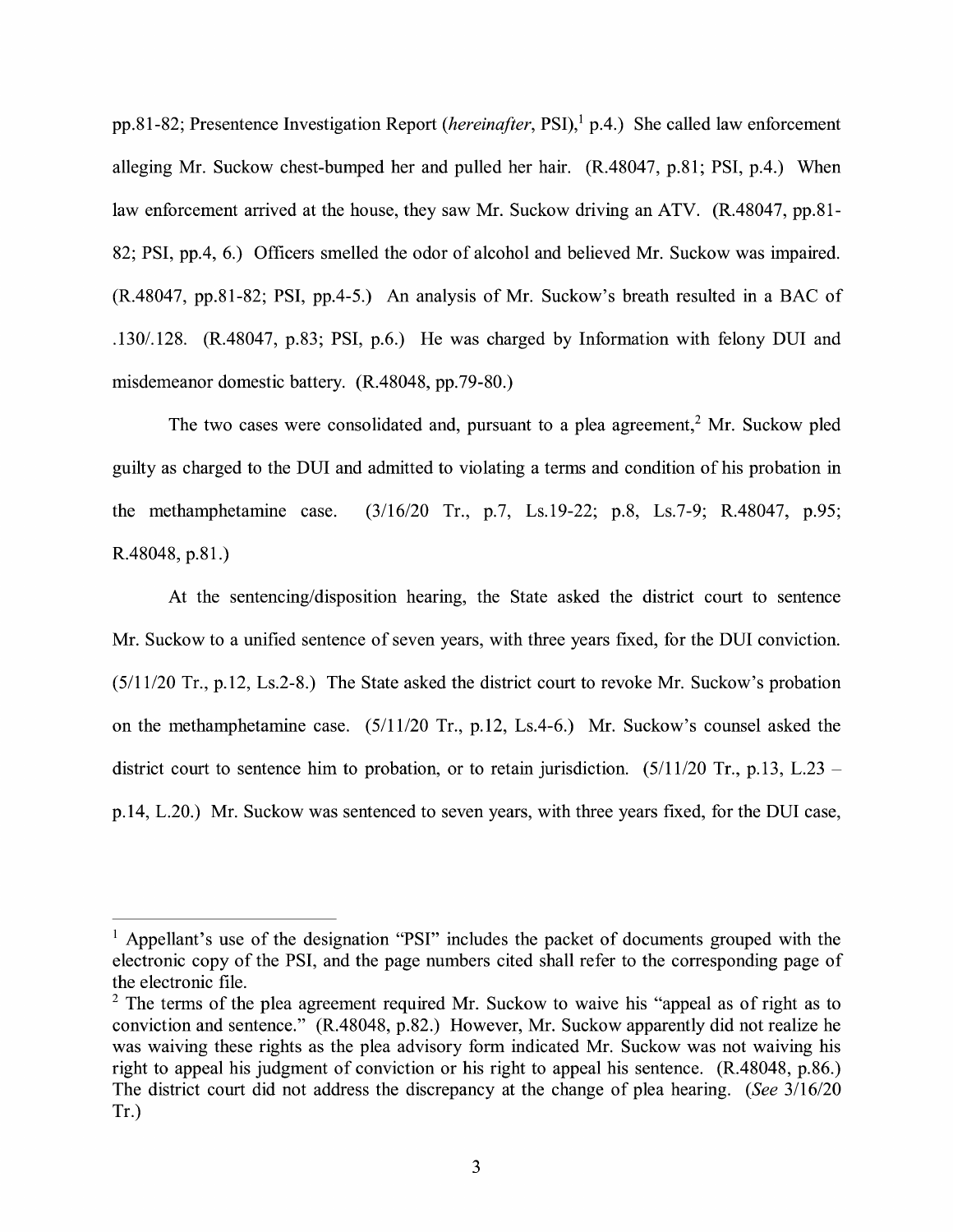and his probation was revoked in the methamphetamine case. (5/11/20 Tr., p.18, Ls.7-15; R.48047, pp.97-99; R.48048, pp.96-101.)

Mr. Suckow then filed timely Rule 35 motions asking the district court to reconsider the sentences. (R.48047, pp.100-102; R.48048, pp.105-07.) The State filed an objection to Mr. Suckow's Rule 35 motions for leniency. (R.48047, pp.103-04; R.48048, pp.108-09.) The district court denied Mr. Suckow's Rule 35 motions after a hearing. (7/20/20 Tr., p.11, Ls.3-4; R.48047, pp.115-17; R.48048, pp.120-22.) Mr. Suckow filed a notice of appeal timely from the judgments of conviction and the district court's orders denying his Rule 35 motions. (R.48047, pp. I 05-08; R.48048, pp.110-13.)

#### ISSUES

- I. Did the district court abuse its discretion when it imposed a unified sentence of seven years, with three years fixed, upon Mr. Suckow following his plea of guilty to felony DUI?
- II. Did the district court abuse its discretion when it denied Mr. Suckow's Idaho Criminal Rule 35 Motions?

#### ARGUMENT

I.

## The District Court Abused Its Discretion When It Imposed A Unified Sentence Of Seven Years, With Three Years Fixed, Upon Mr. Suckow Following His Plea Of Guilty To Felony DUI

Mr. Suckow asserts that, given any view of the facts, his unified sentence of seven years, with three years fixed, is excessive. Where a defendant contends that the sentencing court imposed an excessively harsh sentence, the appellate court will conduct an independent review of the record giving consideration to the nature of the offense, the character of the offender, and the protection of the public interest. *See State v. Reinke,* 103 Idaho 771 (Ct. App. 1982). In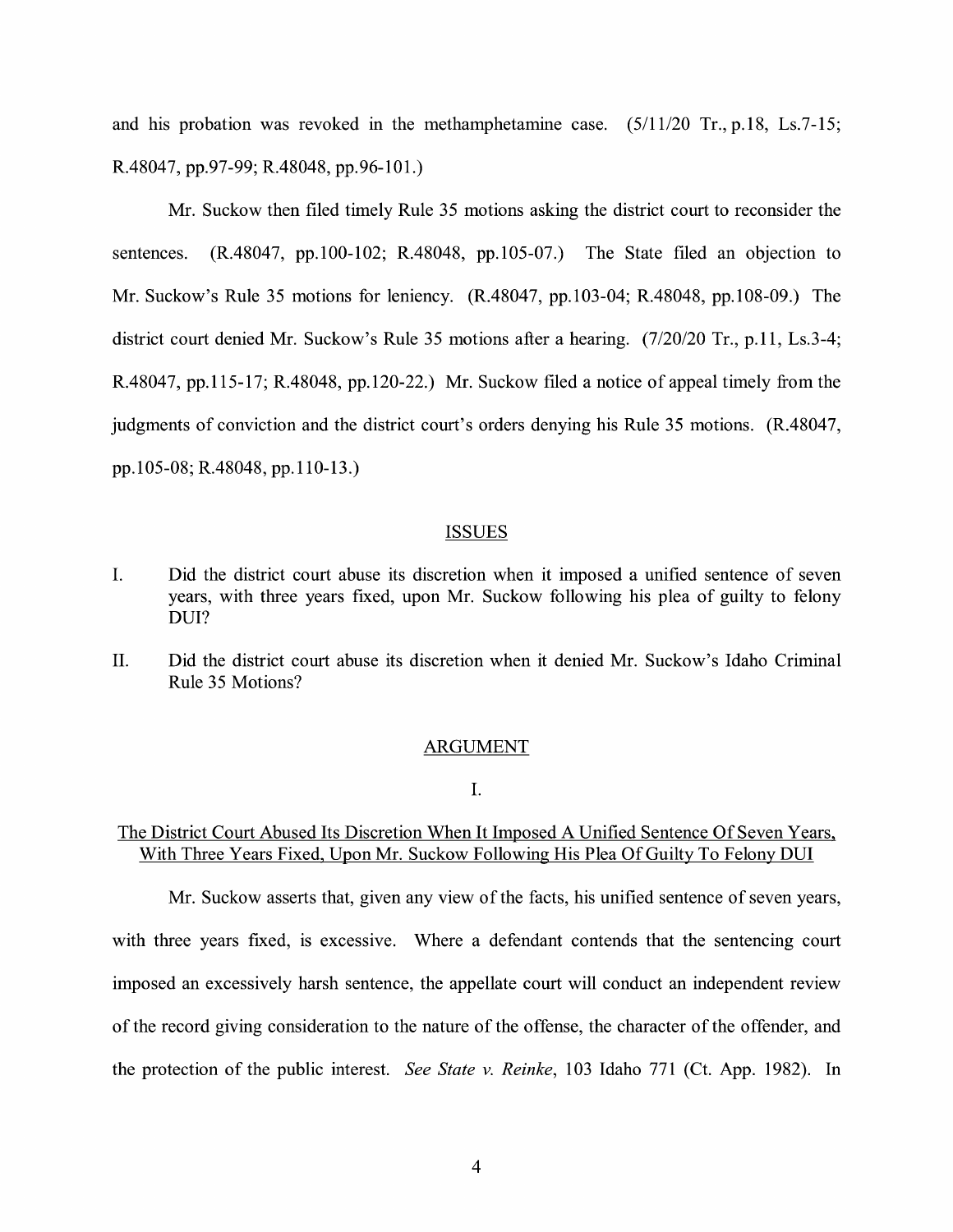reviewing a trial court's decision for an abuse of discretion, the relevant inquiry regards four factors:

Whether the trial court:  $(1)$  correctly perceived the issue as one of discretion;  $(2)$ acted within the outer boundaries of its discretion; (3) acted consistently with the legal standards applicable to the specific choices available to it; and (4) reached its decision by the exercise of reason.

*Lunneborg v. My Fun Life,* 163 Idaho 856, 863 (2018).

Mr. Suckow does not allege that his sentence exceeds the statutory maximum. Accordingly, in order to show the district court abused its discretion by failing to reach its decision by the exercise of reason, Mr. Suckow must show that in light of the governing criteria, the sentence was excessive considering any view of the facts. *Id.* The governing criteria or objectives of criminal punishment are: (1) protection of society; (2) deterrence of the individual and the public generally; (3) the possibility of rehabilitation; and (4) punishment or retribution for wrongdoing. Id.

In light of the mitigating factors present in this case, Mr. Suckow's sentence is excessive considering any view of the facts.

Mr. Suckow has been diagnosed with depression, anxiety, and a traumatic brain injury (TBI). (PSI, pp.16-17.) Mr. Suckow suffered the TBI while on the job—he was struck by a tree. (PSI, p.17.) The Idaho Supreme Court has held that the trial court must consider a defendant's mental illness as a factor at sentencing. *Hollon v. State,* 132 Idaho 573, 581 (1999). Mr. Suckow also suffered three back injuries necessitating surgery, injuries sustained during the course and scope of his employment. (PSI, p.17.) Further, Mr. Suckow suffers from serious cardiac problems. (PSI, pp.16-17.) He had heart surgery in 2018 and takes 6-7 daily medications. (PSI, pp.16-17.)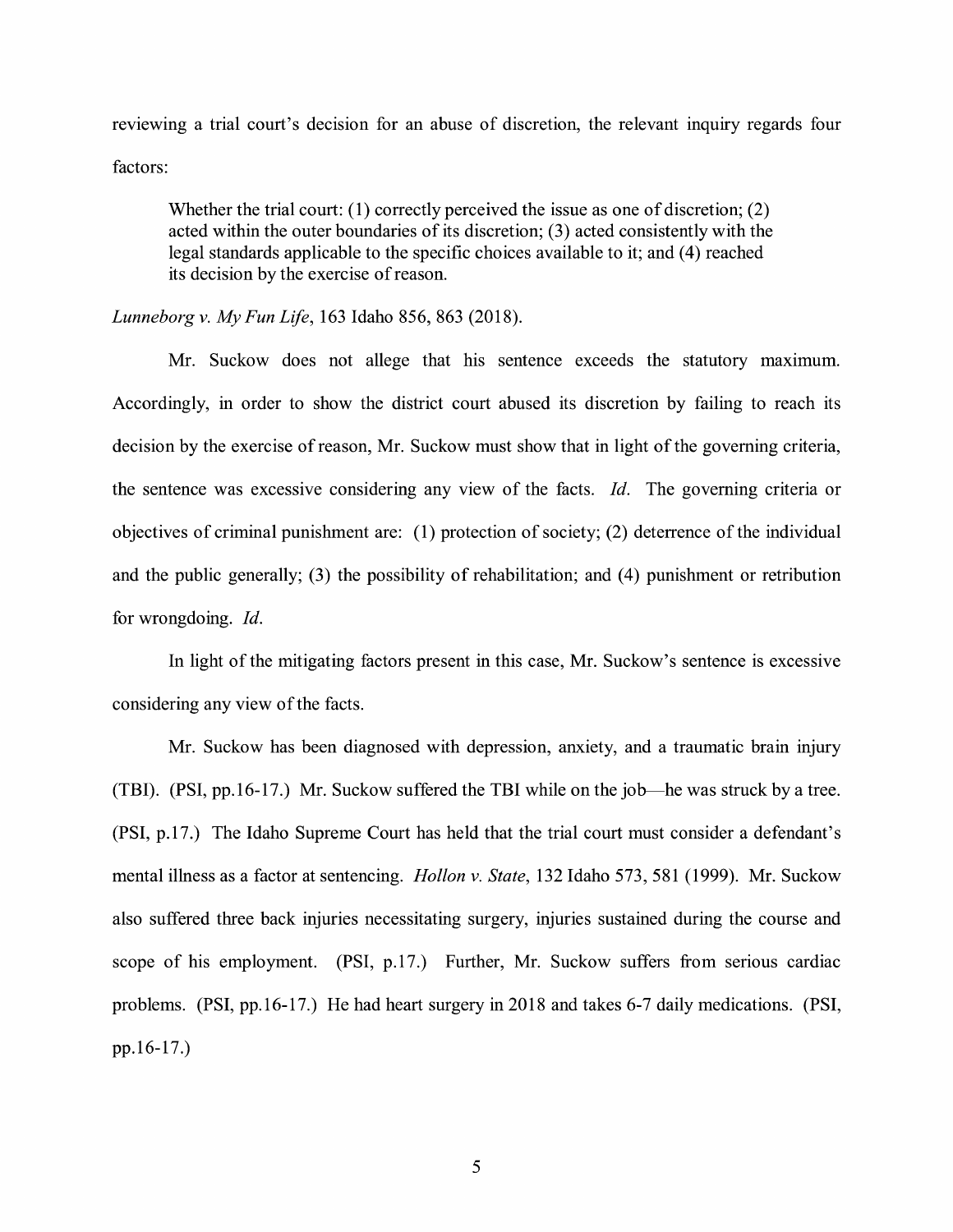Mr. Suckow is addicted to alcohol. (PSI, pp.6, 18-19.) This case and most of his criminal history can be attributed to his alcohol abuse. (PSI, pp.5-10, 12.) Mr. Suckow would like to stay alcohol-free and indicated that staying sober was a goal. (PSI, pp.18, 20.) The Idaho Supreme Court has held that substance abuse should be considered as a mitigating factor by the district court when that court imposes sentence. *State v. Nice,* 103 Idaho 89 (1982).

Further, Mr. Suckow expressed considerable remorse and accepted responsibility for his

actions.  $(3/16/20 \text{ Tr.}, p.7, L.19 - p.8, L.3; PSI, pp.6, 20.)$  At his sentencing hearing,

Mr. Suckow expressed regret and expressed how sorry he was for his actions. He told the court:

I would like to apologize first and foremost for being back after given an opportunity to be on probation. I do have a substance abuse problem. I would really like another chance at probation. I would like to utilize what they have to offer, the resources they have to offer, and some counseling and some help with these issues.

The last year and a half -- I don't want to make excuses, but there's still a lot of curve balls and I've handled them miserably and I need some help. Just getting through a lot of the things that I've  $\lceil \cdot \rceil$ , and I just need some help with it. And I'd want -- my biggest fear is to die incarcerated, I guess. I don't know my greater fear than that would be to hurt someone. And I've sold my vehicles. And - insurance to deal with these heart issues that I have. And the last 90 days have given me a chance to reassess my life and not just exist to live, and be a good part of the community and be the positive role model that I need to be to my friends in Montana, and my family, and to society for that matter. I guess I'm just asking for another shot at probation.

 $(5/11/20$  Tr., p.14, L.24 - p.15, L.20.) Idaho recognizes that some leniency is required when a

defendant expresses remorse for his conduct and accepts responsibility for his acts. *Shideler,* 

103 Idaho at 595; *State v. Alberts,* 121 Idaho 204, 209 (Ct. App. 1991).

Based upon the above mitigating factors, Mr. Suckow asserts that the district court abused its discretion by imposing an excessive sentence upon him. He asserts that had the district court properly considered his considerable remorse, substance abuse, and his mental and physical health conditions, it would have imposed a less severe sentence.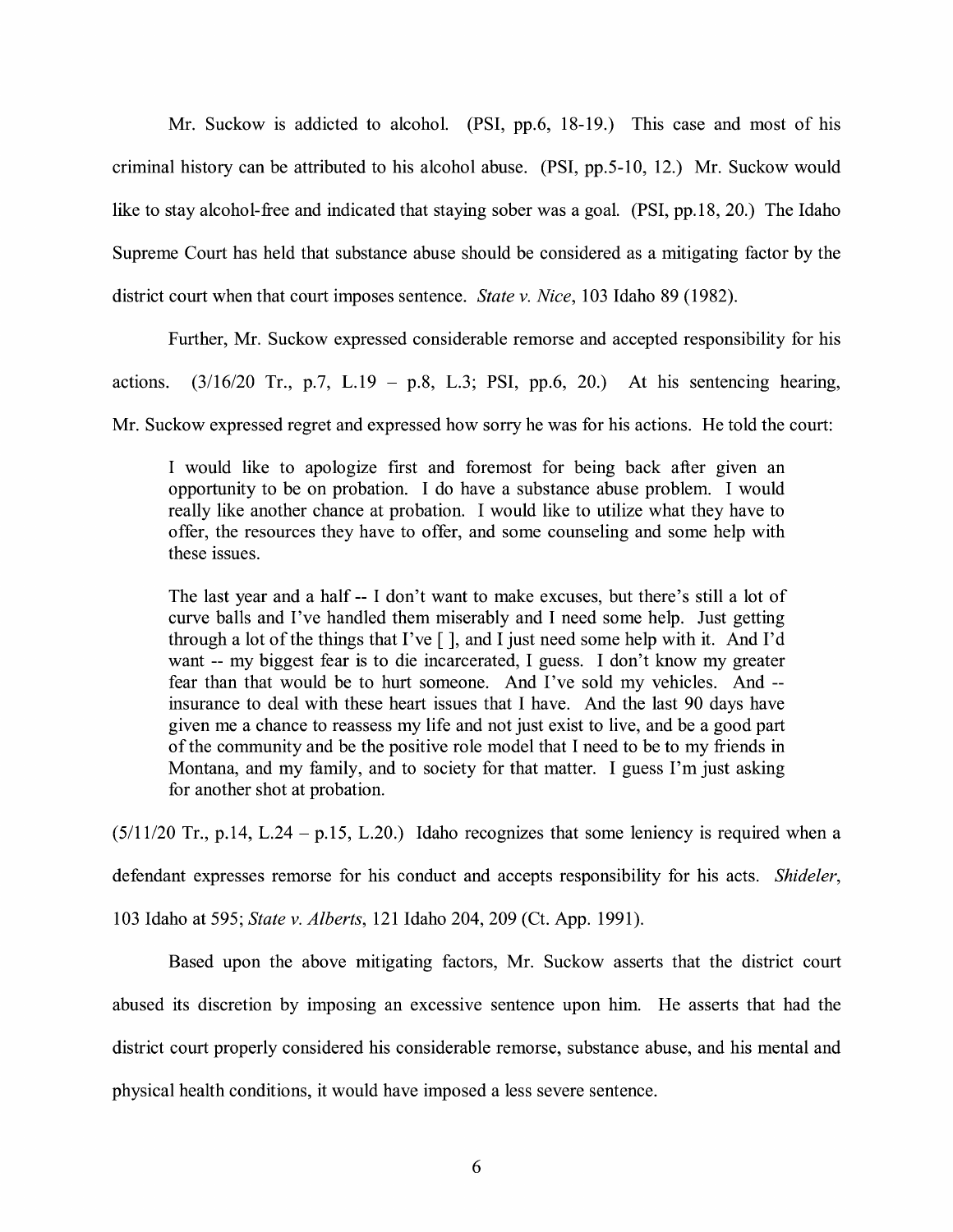## The District Court Abused Its Discretion When It Denied Mr. Suckow's Rule 35 Motion For A Sentence Reduction, In Light Of The New Information Offered In Support Of His Rule 35 Motion

Although Mr. Suckow contends that his sentence is excessive in light of the information in front of the district court at the time of his May 11, 2020 sentencing hearing *(see* Part I, *supra),* he asserts that the excessiveness of his sentence is even more apparent in light of the new information submitted in conjunction with Mr. Suckow's Rule 35 motion. Mr. Suckow asserts that the district court's denial of his motion for a sentence modification represents an abuse of discretion.

A motion to alter an otherwise lawful sentence under Rule 35 is addressed to the sound discretion of the sentencing court, and essentially is a plea for leniency which may be granted if the sentence originally imposed was unduly severe. *State v. Trent,* 125 Idaho 251, 253 (Ct. App. 1994). "The criteria for examining rulings denying the requested leniency are the same as those applied in determining whether the original sentence was reasonable." Id. "If the sentence was not excessive when pronounced, the defendant must later show that it is excessive in view of new or additional information presented with the motion for reduction. *Id.* 

In support of his motion for a sentence reduction, Mr. Suckow submitted information regarding his underlying health conditions that make him more vulnerable to becoming extremely ill or dying should he contract COVID-19 while incarcerated during the global pandemic.  $(7/20/20 \text{ Tr}$ , p.5, L.24 – p.6, L.6.) He told the district court that he had heart failure in November of 2018, and his heart has not been doing very well since that time. (7/20/20 Tr., p.5, L.24 – p.6, L.6.) Mr. Suckow expressed concern that he would be unable to finish the three-year sentence due to his increased risk of dying should he contract COVID-19. (7/20/20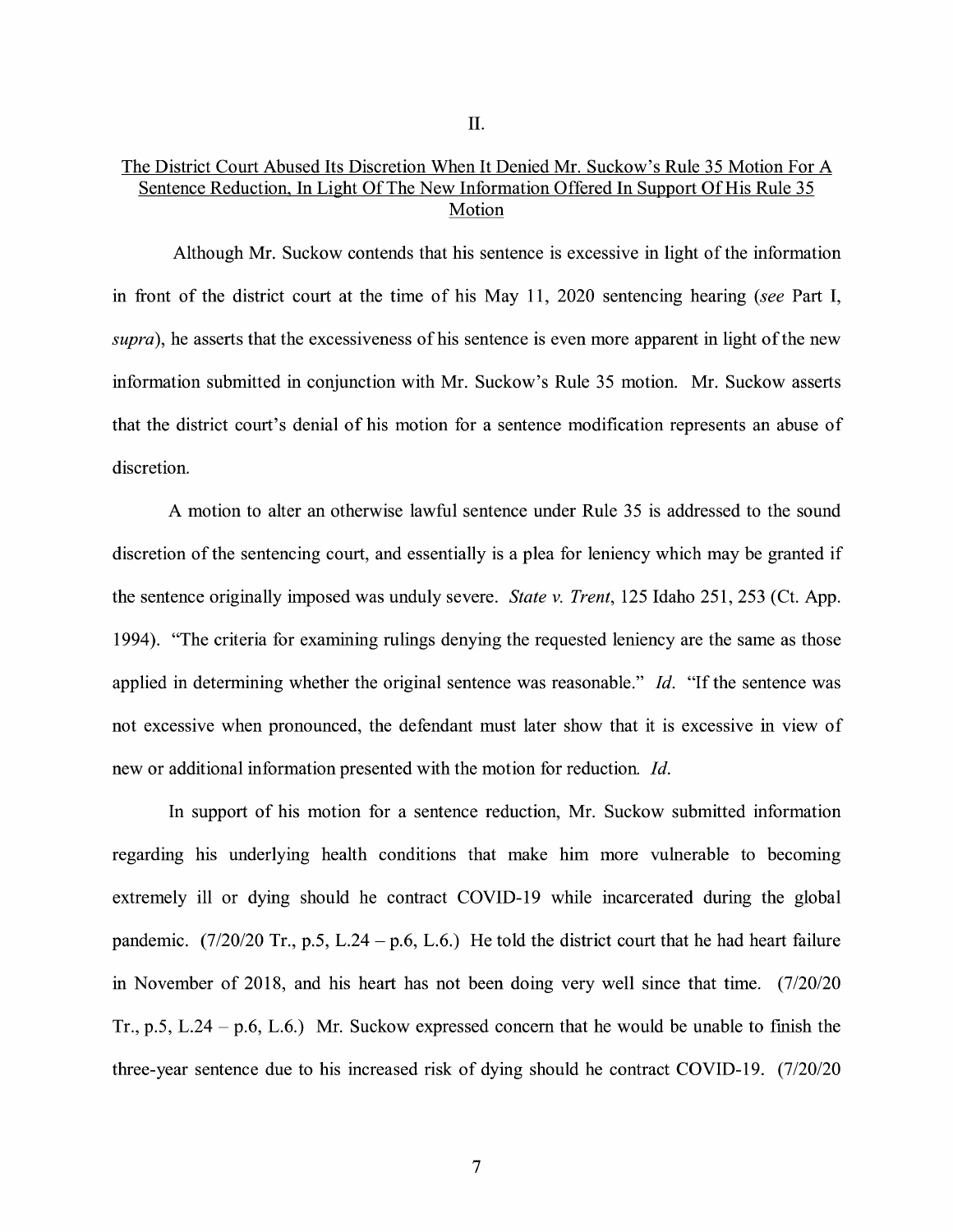Tr., p.4-9.) Mr. Suckow apologized for blowing the opportunity given to him by the court, and said that he was humiliated by his current predicament. (7/20/20 Tr., p.6, Ls.7-13; p.7, Ls.5-8.) He asked the district court to reduce his fixed time. (7/20/20 Tr., p.6, Ls.14-24.) In denying Mr. Suckow's Rule 35 motion, the district court found "that the sentences that were originally imposed are the appropriate sentences." (7/20/20 Tr., p.10, Ls.5-8.) The district court denied Mr. Suckow's Rule 35 motion, finding "As far as the intervening pandemic and how that may or may not affect Mr. Suckow's health, that is somewhat in the realm of speculation. You don't know how this COVID-19 is or is not going to affect anything. And if there are health conditions that need to be addressed, the State has the legal responsibility for addressing them."  $(7/20/20 \text{ Tr.}, p.10, L.13 - p.11, L.4.)$ 

In light of Mr. Suckow's remorse and additional health conditions placing him at an increased risk of suffering serious or even fatal symptoms of COVID-19, the district court should have reduced his sentences. Based on the foregoing, in addition to the mitigating evidence before the district court at the time of sentencing, it is clear the district court abused its discretion by failing to reduce Mr. Suckow's sentences in response to his Rule 35 motions.

#### **CONCLUSION**

Mr. Suckow respectfully requests that this Court reduce his sentences as it deems appropriate.

DATED this 17<sup>th</sup> day of December, 2020.

/s/ Sally J. Cooley SALLY J. COOLEY Deputy State Appellate Public Defender